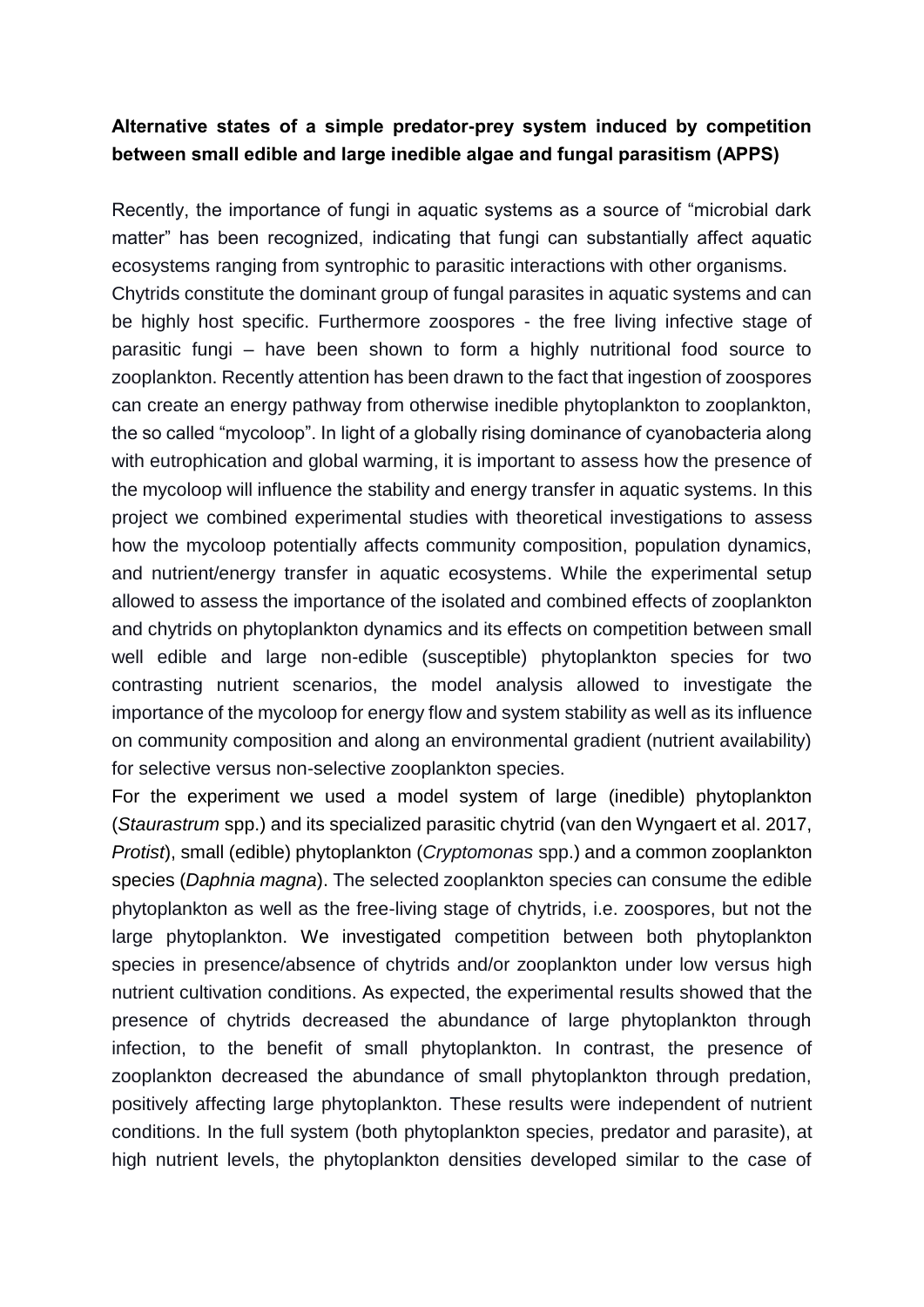zooplankton predation only, resulting in a pronounced increase in large phytoplankton. At low nutrient levels, zooplankton showed a pronounced increase at the beginning of the experiment, correspondingly small phytoplankton dramatically decreased during this initial phase. However, at the end of the experiment, with decreasing zooplankton biomass, small phytoplankton increased again and dominated the phytoplankton community. Comparing differences in biomass accumulation of large vs. small phytoplankton between treatments, we observed an increased competitive advantage of large phytoplankton over small phytoplankton for the full system in comparison to in the presence of either zooplankton or chytrids. The increase of pronounced increase of zooplankton for the low nutrient case indicates that chytrids indeed represented a good food resource and led to strong top-down control on small phytoplankton, benefitting large phytoplankton. The results suggest that chytrids affect predator-prey interactions and phytoplankton competition and reveals a potentially synergistic effect of predator and parasite on the proliferation of inedible phytoplankton. This study suggests the presence of chytrids differently affects phytoplankton predator-prey and competition interactions depending on nutrient availability.

In the corresponding theoretical study, we used the same food web approximation: one inedible (susceptible), one edible (in-susceptible) phytoplankton species, a parasitic fungus species (chytrid) specialized on the inedible phytoplankton and zooplankton feeding on edible phytoplankton and fungi. We investigated system dynamics of a corresponding differential equation system along a nutrient gradient under the assumption of fixed versus flexible zooplankton prey preference for phytoplankton versus parasitic fungi. We furthermore compared model predictions to experimental observations on changes in community composition. For this we analyzed the transient dynamics of the model output contrasting predictions from the basic food web model with versions differentiating the host population into susceptible and infected. The model implications of the basic food web show an increasing importance of the mycoloop pathway for energy flow to zooplankton with increasing nutrient availability. Under the assumption of adaptive zooplankton prey preference we observe a regime shift from low to high nutrient availability, where community composition and energy flow is dominated by edible phytoplankton at low nutrient availability, whereas energy flow is more balanced between the direct phytoplankton and the fungi pathway at higher nutrient availability. Moreover, we observe that even a slight preference of zooplankton for fungi increases food web stability. The comparison of model output and experimental results revealed that the differentiation of susceptible and infected stages of the host population (large phytoplankton) is critical for a good match between model predictions and experimental results. It specifically enables to successfully reproduce the initial increase of zooplankton and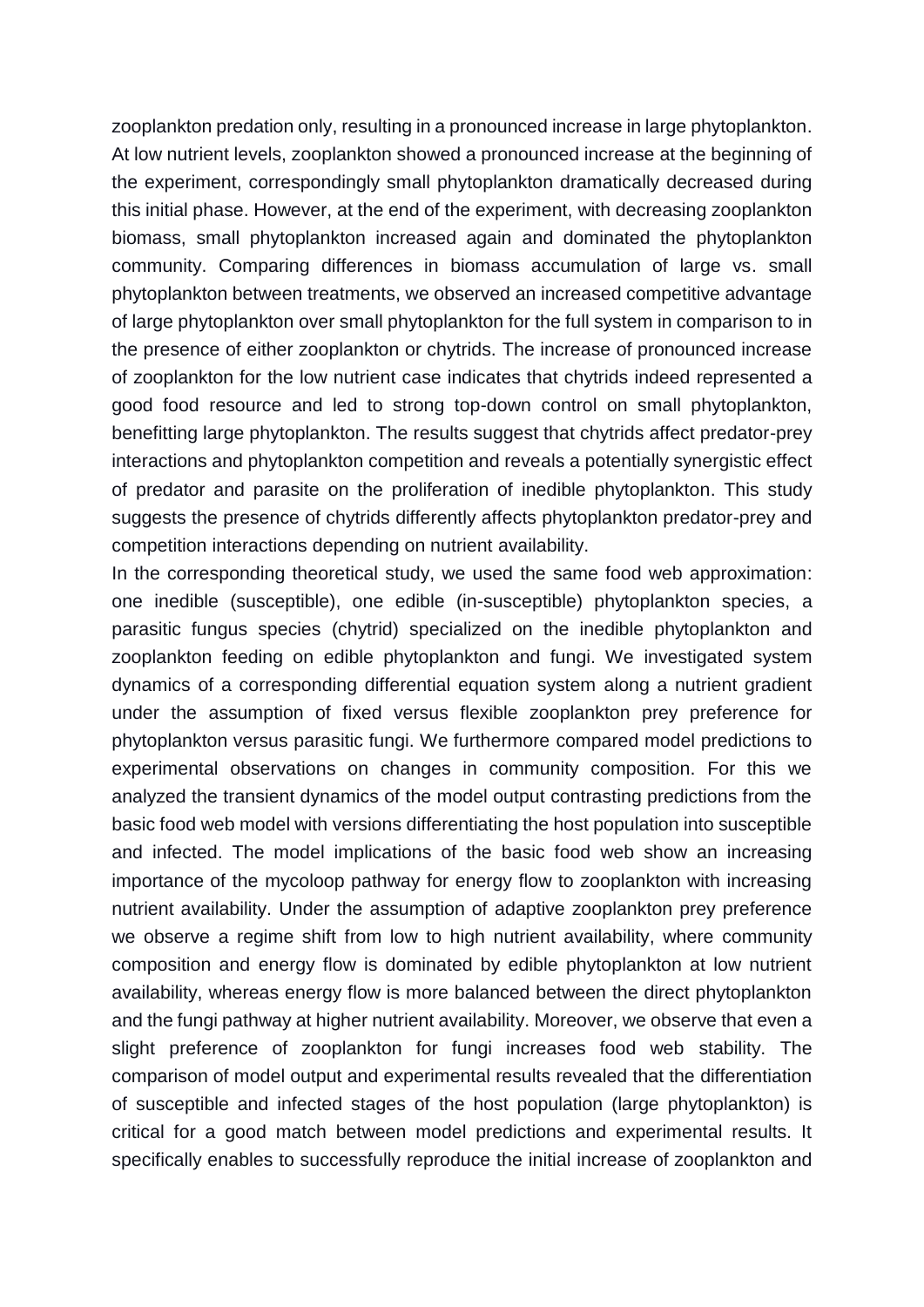the dynamics of small phytoplankton under both high and low nutrient conditions. In contrast the basic model (not discriminating between susceptible and infected host stage) could only reproduce the population dynamics for the high nutrient case. Investigating the influence of adaptation speed of zooplankton preference on system dynamics reveals that increasing speed of adaptation can increase the period of zooplankton dominance. The model results furthermore reveal that the short-term predictions, matching with the duration of the experiment of a month, might differ quite significantly from the long-term expectation. This illustrates the limited ability to extrapolate results from short term experiments to long-term expectations.

In an additional modeling study, we investigated how the isolated and combined presence of predators and parasites affects adaptation of prey resistance and how this influences community dynamics For this the food web was reduced to one phytoplankton species with the ability to adapt its size. We assumed that parasitic chytrids are more likely to infect larger cells of the phytoplankton population, while zooplankton can exclusively feed on the smaller cell sizes and is unable to prey on the large phytoplankton cells. Therefore phytoplankton can decrease/increase its size in order to escape parasite or zooplankton infection/predation, respectively. Correspondingly, phytoplankton faces a size tradeoff between their tolerance to predators or parasites. Zooplankton was also assumed to have the ability to adapt its size to optimize predator-prey size ratio, however, facing a trade-off between increasing energy demand and decreasing mortality rate with increasing body size. We observe that when combined, zooplankton and chytrids reach higher biomasses and strongly reduce phytoplankton biomass compared to the case where either predator or parasite is present, indicating an indirect facilitation between zooplankton and chytrids. Yet, for some parameter combinations competitive exclusion between zooplankton and parasitic chytrids can also occur. Especially, phytoplankton growth rate and chytrid mortality could be shown to have a large influence on the model predictions (i.e., facilitation or competition). Our study suggests that the interaction of predation and parasitic infection can strongly influence zooplankton–phytoplankton co-evolution, the outcome being dependent on viability parameters of phytoplankton and chytrids.

In conclusion, our studies support the strong influence of parasitic fungi and specifically the mycoloop pathway for community composition, energy flow and system stability. Furthermore, it reveals that the importance of the mycoloop and its net effects are dependent on the environmental context and species identity (phytoplankton growth, adaptation ability, feeding strategy). Results from this study show that parasitic fungi can influence species interactions with implications for